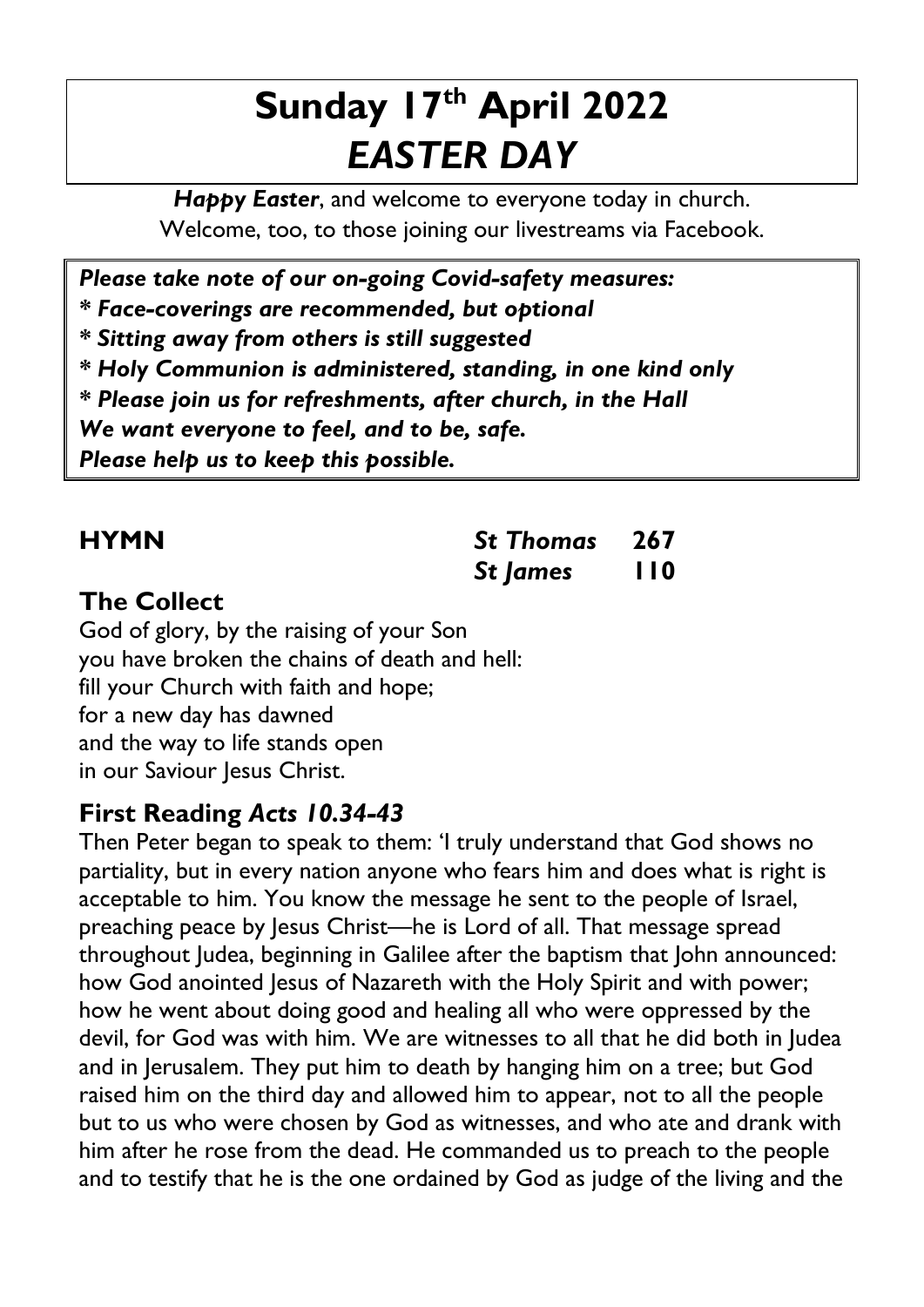dead. All the prophets testify about him that everyone who believes in him receives forgiveness of sins through his name.'

### **GRADUAL HYMN** *St Thomas* **324**

*St James* **113**

# **Gospel Reading** *John 20.1-18*

Early on the first day of the week, while it was still dark, Mary Magdalene came to the tomb and saw that the stone had been removed from the tomb. So she ran and went to Simon Peter and the other disciple, the one whom Jesus loved, and said to them, 'They have taken the Lord out of the tomb, and we do not know where they have laid him.' Then Peter and the other disciple set out and went towards the tomb. The two were running together, but the other disciple outran Peter and reached the tomb first. He bent down to look in and saw the linen wrappings lying there, but he did not go in. Then Simon Peter came, following him, and went into the tomb. He saw the linen wrappings lying there, and the cloth that had been on Jesus' head, not lying with the linen wrappings but rolled up in a place by itself. Then the other disciple, who reached the tomb first, also went in, and he saw and believed; for as yet they did not understand the scripture, that he must rise from the dead. Then the disciples returned to their homes.

But Mary stood weeping outside the tomb. As she wept, she bent over to look into the tomb; and she saw two angels in white, sitting where the body of Jesus had been lying, one at the head and the other at the feet. They said to her, 'Woman, why are you weeping?' She said to them, 'They have taken away my Lord, and I do not know where they have laid him.' When she had said this, she turned round and saw Jesus standing there, but she did not know that it was Jesus. Jesus said to her, 'Woman, why are you weeping? For whom are you looking?' Supposing him to be the gardener, she said to him, 'Sir, if you have carried him away, tell me where you have laid him, and I will take him away.' Jesus said to her, 'Mary!' She turned and said to him in Hebre[w,](javascript:void(0);)\* 'Rabbouni!' (which means Teacher). Jesus said to her, 'Do not hold on to me, because I have not yet ascended to the Father. But go to my brothers and say to them, "I am ascending to my Father and your Father, to my God and your God." ' Mary Magdalene went and announced to the disciples, 'I have seen the Lord'; and she told them that he had said these things to her.

| <b>OFFERTORY HYMN</b> | <b>St Thomas</b> | - 26 |
|-----------------------|------------------|------|
|                       |                  |      |

| <b>St Thomas</b> | 26   |
|------------------|------|
| <b>St James</b>  | 27 I |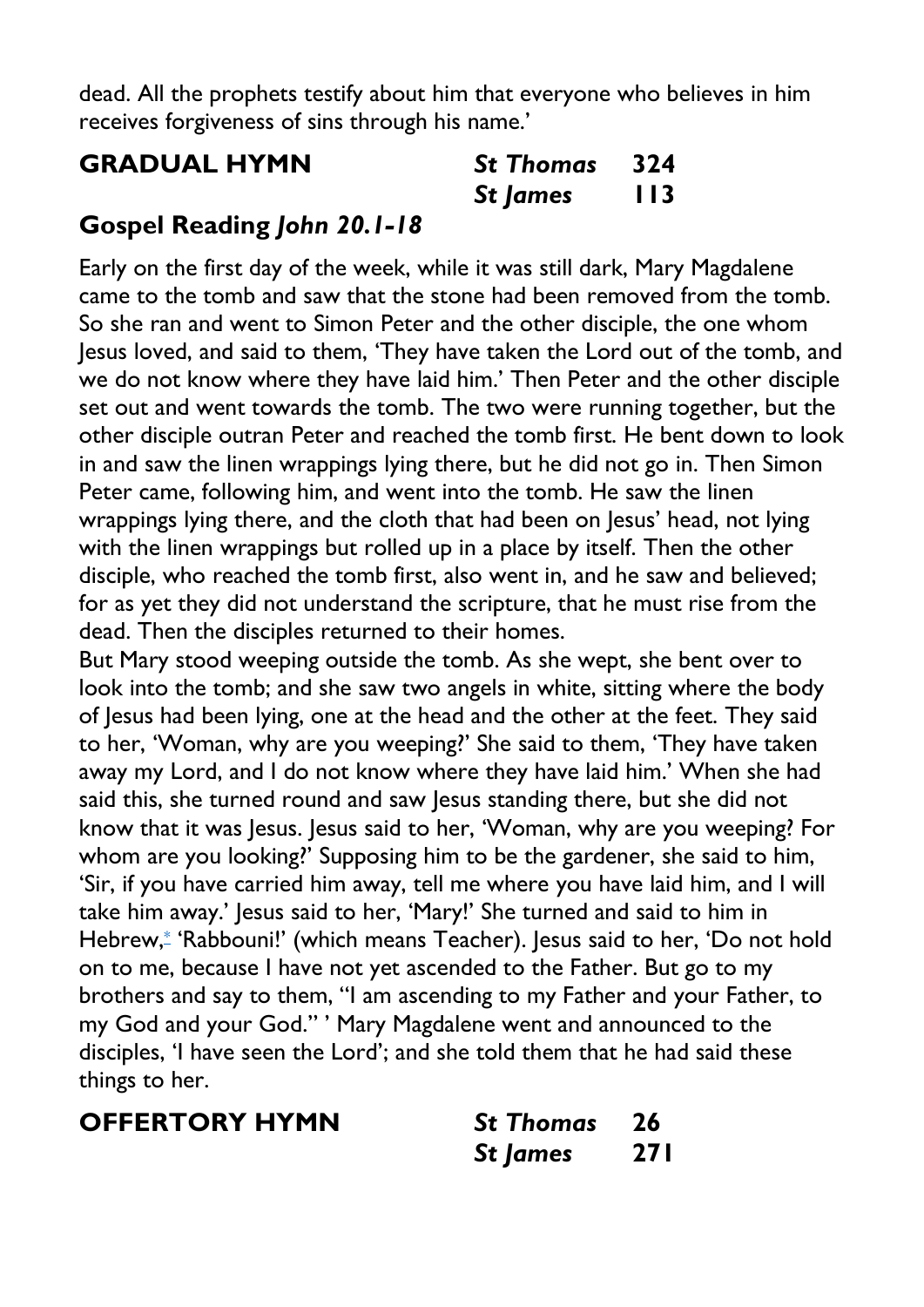### **COMMUNION HYMNS** *St Thomas* **24, 355**

| <b>St Thomas</b> | 24, 355  |
|------------------|----------|
| <b>St James</b>  | 115, 121 |

### **Prayer after Communion**

God of Life, who for our redemption gave your only-begotten Son to the death of the cross, and by his glorious resurrection have delivered us from the power of our enemy: grant us so to die daily to sin, that we may evermore live with him in the joy of his risen life; through Jesus Christ our Lord.

### **FINAL HYMN**

| <b>St Thomas</b> | 503        |
|------------------|------------|
| <b>St James</b>  | <b>120</b> |

# **The Week Ahead & Information**

**Today** Bacon butties follow the service at St James'. Please give generously to help our Scouts raise funds to get them to the World Scout Jamboree. 12.30 Holy Baptism of Carson *at St James'*

*NB No Evening Prayer today at St Thomas'*

#### **EASTER WEEK**

| Tuesday-Saturday |                           |                                                                              |
|------------------|---------------------------|------------------------------------------------------------------------------|
|                  | 9am                       | Morning Prayer on St Thomas' Facebook page                                   |
| Tuesday          |                           | 9.30-11 Thomas' Tots in the Church Hall<br>10am Eucharist at St James'       |
| Thursday         | 10am<br>$ 1 - 1 $<br>2.30 | Eucharist at St Thomas'<br>Refectory Café open<br>Prayer Group at St Thomas' |
| Friday           | I <sub>D</sub> m          | Funeral Service for Jacqueline Metcalfe RIP<br>at St Thomas'                 |